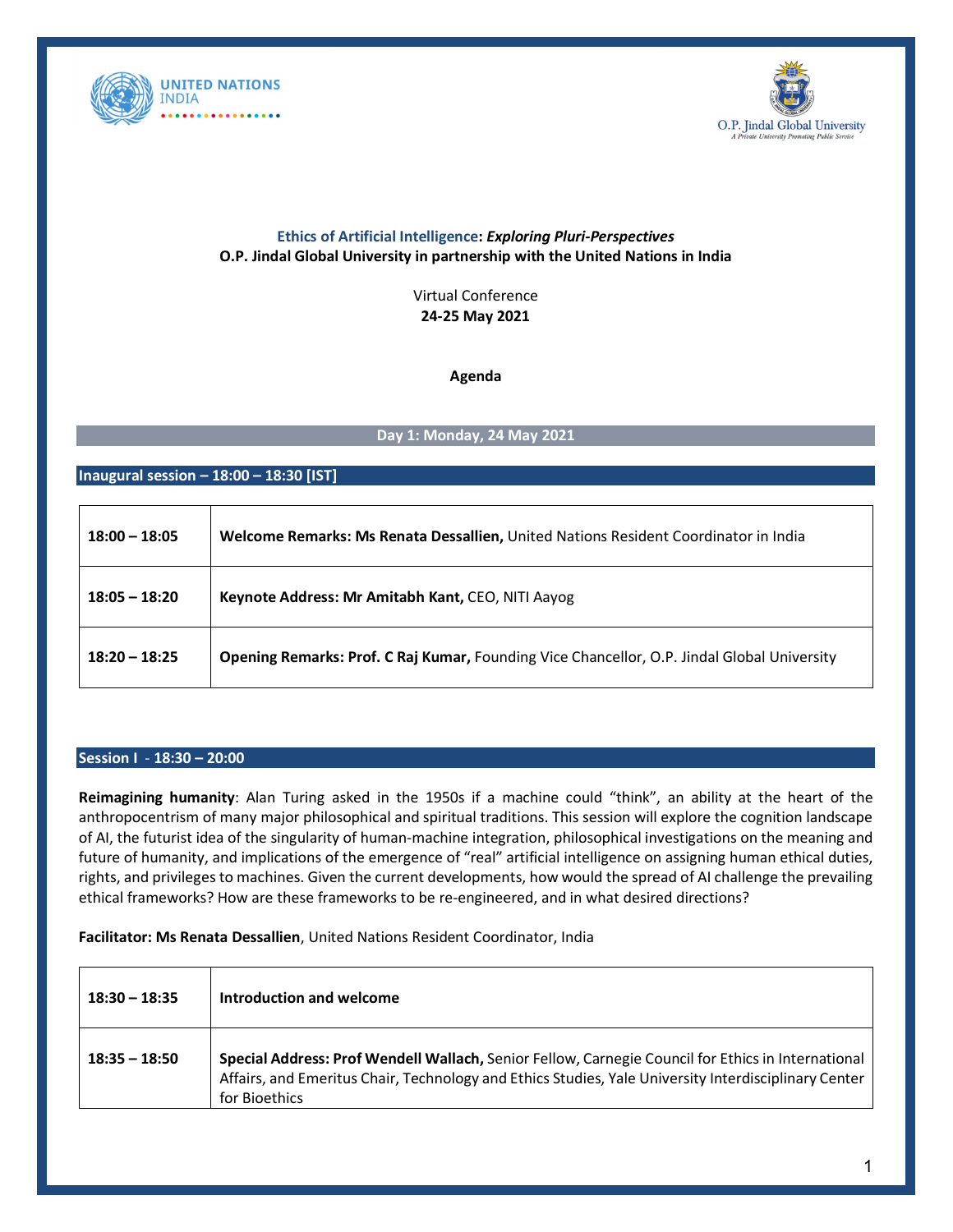



| $18:50 - 19:00$ | Prof. Thomas Pogge, Leitner Professor of Philosophy and Professor of Political Science at Yale<br>University                                                                   |
|-----------------|--------------------------------------------------------------------------------------------------------------------------------------------------------------------------------|
| $19:00 - 19:10$ | Dr Agata Ciabattoni, Professor, Faculty of Informatics at the Vienna University of Technology, and<br>co-chair of the Vienna Center for Logic and Algorithms of TU Wien (VCLA) |
| $19:10 - 19:20$ | Dr Chinmayi Arun, affiliate of the Berkman Klein Center of Internet & Society at Harvard<br>University, and resident fellow, Information Society Project at Yale Law School    |
| $19:20 - 19:30$ | <b>Dr Ahmed Bawa, CEO, Universities South Africa</b>                                                                                                                           |
| $19:30 - 20:00$ | <b>Facilitated Discussion + Audience Q&amp;A</b>                                                                                                                               |

# **Session II – 20:00 – 21:30**

**Can a robot be a moral agent?** With the technological progress of AI rooted in the optimization and efficiency discourses, particularly as narrow AI is rolled out in specific use cases, philosophers have had to deal with the ethical design of decision making (through accurate data, removing statistical bias, and answering the trolley problem for driverless cars). This session aims to consider further what an "ethical machine" means from the lens of philosophies of legal personhood, responsibilities of an application that bridges the human-machine divide, determinism, and whether the philosophical origins of bioethics can add value to this new scientific landscape.

**Facilitator**: **Dr Rajiv Mehrotra**, Trustee/Secretary, The Foundation for Universal Responsibility

| $20:00 - 20:05$ | Introduction and welcome                                                                                                      |
|-----------------|-------------------------------------------------------------------------------------------------------------------------------|
| $20:05 - 20:20$ | Special Address: Prof Chetan Prakash, Emeritus Professor of Mathematics, California State<br>University, San Bernardino [TBC] |
| $20:20 - 20:30$ | Prof. JeeLoo Liu, Professor of Philosophy, Department of Philosophy, California State University,<br>Fullerton                |
| $20:30 - 20:40$ | <b>Prof. Jonathan Edelmann, Assistant Professor of Religion at the University of Florida</b>                                  |